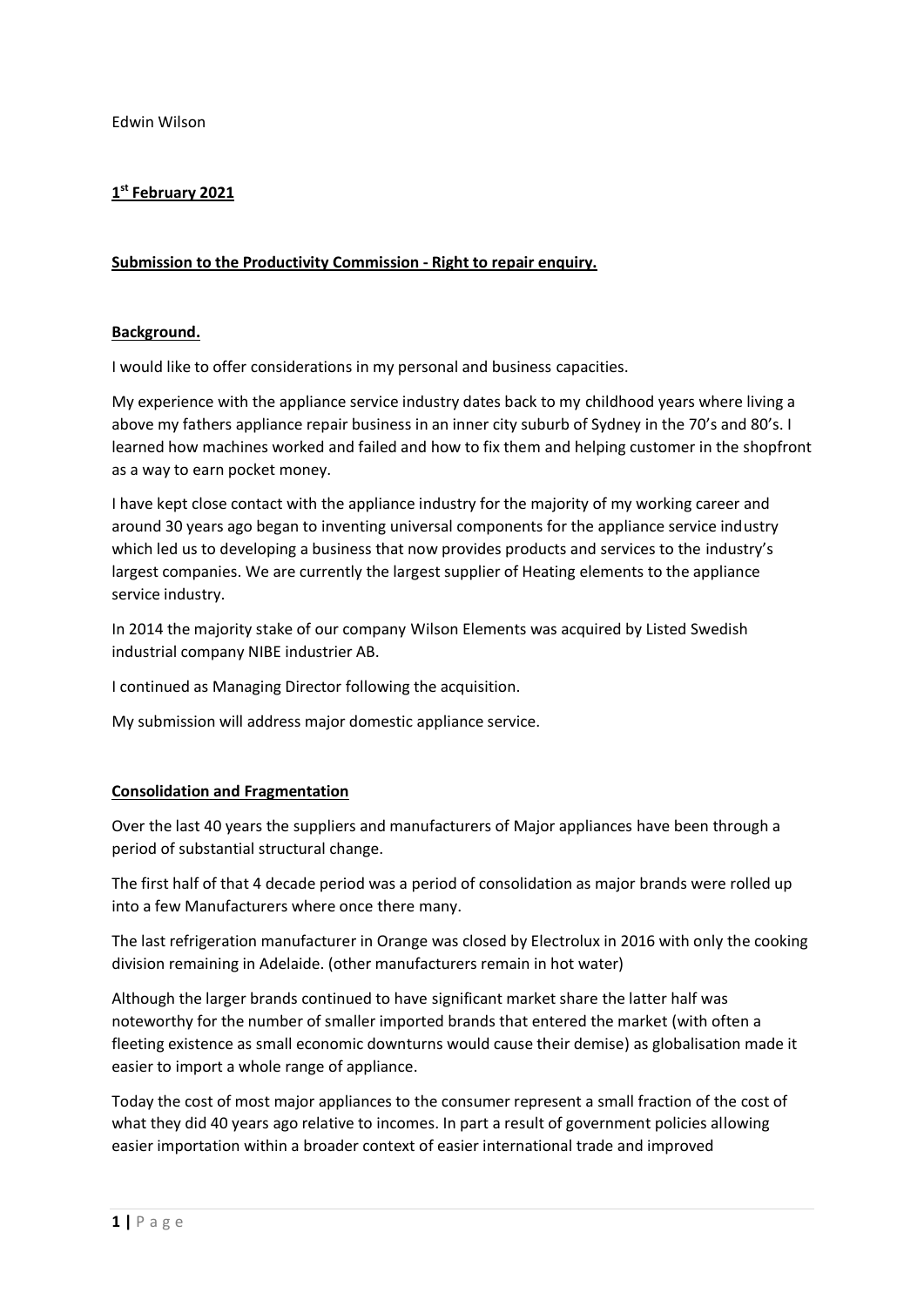manufacturer efficiencies largely a result of expanded global supply chains reducing cost inputs for manufacturers.

However following interruptions to supply chains In recent years (manmade and natural) the steady decline in input costs for many manufactures seems to have come to end which will likely result in higher prices in the years to come.

# **Issues facing consumers.**

Although the cost of major appliances been generally have reducing in relative terms most still represent a significant and necessary expense.

There are several factors that should be considered.

# **Availability**

As a generalisation that larger companies support their product more thoroughly than smaller importers.

The proliferation of smaller importers, including in house brands of large retailers (both on line and physical) and project builders that have imported appliances, have minimal levels of commitment to simple spare parts could with most arguably considered close to non existent for repairs outside of warranty periods and estimations of reasonable service life under consumer law.

Service during warranty seems to be the dominant consideration for any technical support. Further many importers will simply replace defective units within warranty negating the requirement for service departments and the associated costs.

As appliance traders, with often many manufacturers as suppliers, they have limited ability call on original appliance manufacturers to supply on going service support scavenging returned appliances for limited warranty repair.

My experience as a specialist in developing multi-fit components and fielding customer enquiries is that consumers are regularly frustrated by the inability to source simple components to maintain an otherwise serviceable appliance. Often facing the cost of replacing an still relatively young appliance over the inability to replace something as simple as a knob. (with many spares requiring regular replacement, an analogy would be having to replace a motor vehicle because you could not source special tyres)

Unfortunately this ambiguity in maintenance support is rarely displayed to the customer in any meaningful way. Suppliers who transfer costs to the customer by shortening the effective life of an appliance are incentivised to do so by unfairly competing against those that support the customer maintain a service department.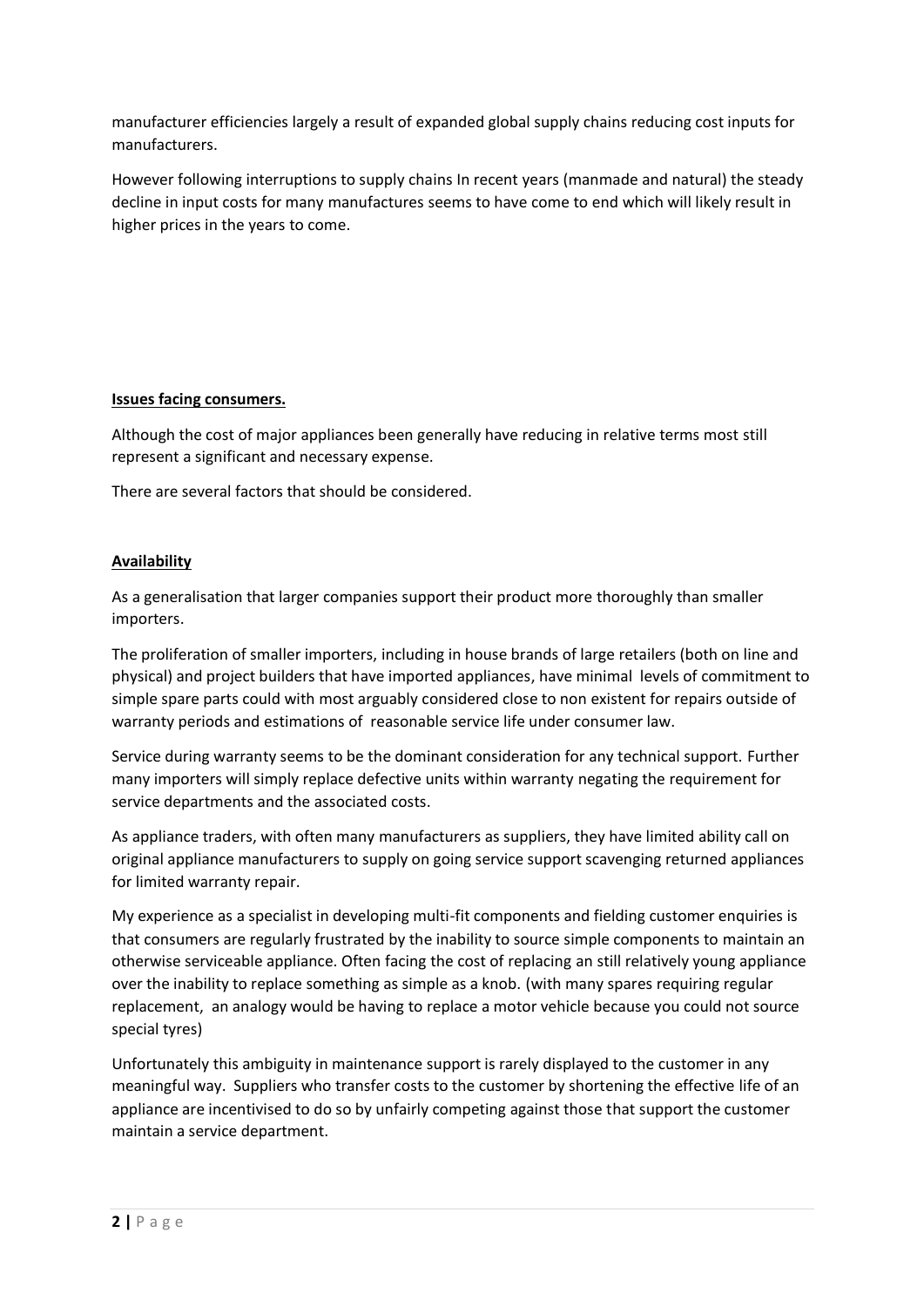Another transfer of cost to the customer of this approach, ignores associated costs of replacement such as delivery and fitting by a technician.

## Pricing

Where parts are available, pricing is often set at levels that are clearly designed to preventative the requirement to supply the part.

I receive customer feedback regularly that parts are nearly as expensive as a complete appliance.

(E.G. cooktop glass or 4 knobs costing the same as a new cooktop.)

## **Information.**

At the time of purchase consumers have no clarity on what sort of service levels they can expect. At the time of purchase they consumers get energy/water cost approximations via energy labels but have no clarity on how long they can get an element. EG What is the commitment to parts holdings?

Parts lists, exploded diagrams and service procedures are rarely obtainable for imported small and home brands.

This becomes a major impediment in sourcing basic service parts for both end users and technicians.

Requiring this information to be available would be a reasonably simple requirement.

A second consideration is the guided video tutorial, allowing appliance owners to conduct simple repairs themselves. However there are untested legal impediments to providing information to the consumer on conducting simple repairs.

Articles such as below are typical of the scare mongering that exists in the appliance industry.

https://www.obrien.com.au/members/electrical-warana/articles/what-electrical-work-can-i-domyself-in-australia/

Clarity in allowing a customer to do simple tasks (that they are doing anyway) without threats of substantial fines would be a great improvement.

## **Labour.**

Un-unlike major appliance costs, technician cost have broadly kept up with inflation changing the balance on when an appliance is not economical to repair.